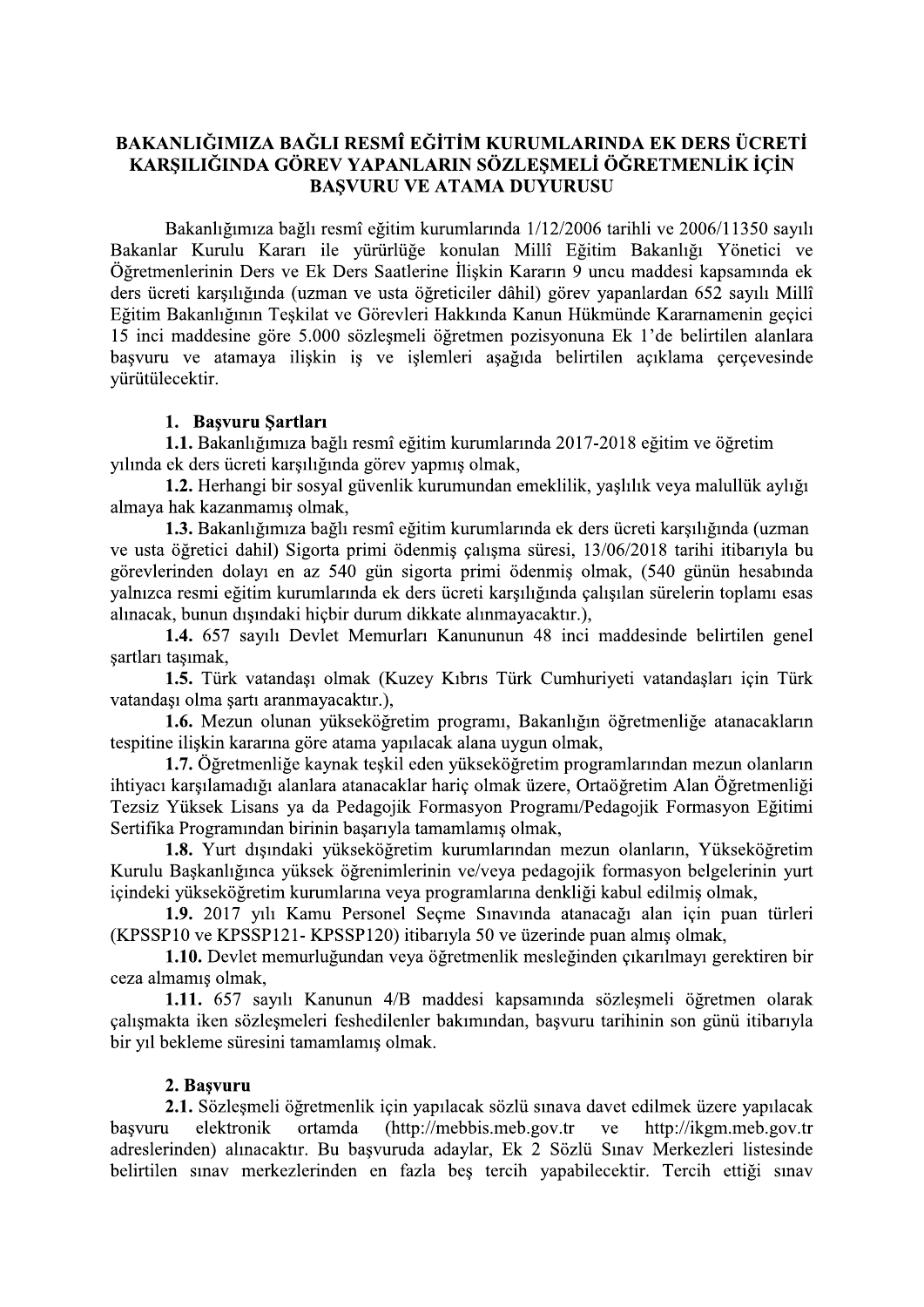merkezlerinden birine yerleştirilemeyenler, söz konusu sınav merkezleri arasından Bakanlıkça belirlenecek sınav merkezinde sözlü sınava alınacaktır. Basvuru takvimi Ek 4'te belirtilmiştir.

2.2. Basvuru onavları, il/ilce millî eğitim müdürlüklerince vapılacaktır.

2.3. Mezuniyetleri birden fazla alana kaynak teskil eden adaylar, sadece bir alana basvuruda bulunabilecektir.

2.4. Adaylar, Türkçe, İlköğretim Matematik, Fen Bilimleri/Fen ve Teknoloji, Sosyal Bilgiler, Türk Dili ve Edebiyatı, Tarih, Coğrafya, Matematik (Lise), Fizik, Kimya, Biyoloji, Din Kültürü ve Ahlak Bilgisi, Yabancı Dil ( İngilizce), Rehberlik, Okul Öncesi ve Sınıf Öğretmenliği alanları bakımından KPSSP121 puan türünden, Almanca, Arapça, Çince, Fransızca, İspanyolca ve Rusça alanlarına KPSSP120 puan türünden, diğer alanlar bakımından ise KPSSP10 puan türünden 50 ve üzerinde puan almış olmaları kavdıyla basvurabilecektir.

2.5. Adaylar, elektronik ortamda yaptıkları başvuruları ve bu başvurulara ilişkin "Elektronik Basvuru Formu"nun çıktısını, sahsen ya da noter aracılığıyla vekâlet verecekleri kisiler vasıtasıyla il/ilce millî eğitim müdürlüklerine onaylatacaktır.

2.6. Başvurularda aslı ibraz edilen belgelerin birer örneği il/ilçe millî eğitim müdürlüklerince onaylanarak teslim alınıp asılları adaylara geri verilecektir.

Atama sürecinin zamanında sonuclandırılması bakımından basvurular,  $2.7.$ başvurunun yapıldığı gün ya da -başvurunun son gününe rastlayan gün hariç- bir sonraki gün mesai saatleri içinde onaylanacaktır.

2.8. Elektronik Başvuru Formunda beyan edilen bilgilerden adaylar sorumlu olacaktır.

2.9. Adaylardan basvuru ekranında karşılasılan uyarının yanlış olduğunu iddia edenler, bu durumu belirten bir dilekçe ile il millî eğitim müdürlüklerine başvuruda bulunacak; bu iddialar il millî eğitim müdürlüklerince İnsan Kaynakları Genel Müdürlüğüne (Öğretmen Atama Daire Başkanlığı) faks ya da e-posta yoluyla bildirilecektir.

2.10. Adayların basvurularının il/ilce millî eğitim müdürlüklerince onaylanmasından sonra yapacakları bilgi ve beyan düzeltme talepleri dikkate alınmayacaktır.

2.11. Elektronik Başvuru Formu haricinde veya süresi dışında yapılan, il/ilçe millî eğitim müdürlüklerince onaylanmamış olan, atama alanı ve mezun olduğu yükseköğretim programı yanlış girilerek yapılan başvurular ile başvuru şartlarını taşımadığı hâlde gerçeğe aykırı belgeyle ya da beyanda bulunarak, evrakta tahrifat yaparak, gerçek durumunu gizleyerek yapılan başvurular ve buna bağlı gerçekleştirilmiş tüm işlemler geçersiz sayılacaktır.

2.12. Bu duyuruda yapılan açıklamalara ek olarak başvuru süresi içinde oluşabilecek durumlar ile uygulamaya yönelik açıklamalar Bakanlığın http://ikgm.meb.gov.tr internet adresinde başvuru süresi içinde duyurulacaktır. Öğretmen adaylarının hak kaybına uğramamaları bakımından bu açıklamaları takip etmeleri gerekmektedir.

2.13. Basvuru tarihi itibarıyla askerlik için sevke tabi olanlar ile hâlen askerlik hizmetini yapmakta olan öğretmen adayları başvuruda bulunabilecektir. Bu adaylardan askerlik hizmetini yapmakta iken öğretmenliğe atananlar, hâlen askerde olduklarını ve muhtemel terhis tarihlerini gösterir bir belgeyi en kısa süre içinde dilekçe ekinde atandıkları il millî eğitim müdürlüklerine gönderecekler ve terhis tarihini takip eden bir ay içinde göreve baslatılacaklardır.

2.14. Yükseköğretim Kurulu Başkanlığının 29/06/2009 tarihli ve 2848/18852 sayılı vazisi gereğince Selcuk Üniversitesi Okul Öncesi Öğretmenliği ve Selcuk Üniversitesi Anaokulu Öğretmenliği Bölümü mezunu öğretmen adaylarının Cocuk Gelisimi Öğretmenliğine atanma yönündeki başvuruları onaylanmayacaktır.

2.15. Başvurularına ilişkin tereddütler öncelikle il millî eğitim müdürlüklerince giderilecek: bu sekilde giderilemeven tereddütler ise Bakanlığa bildirilecektir. Yukarıda belirtilen açıklamalarda yer almayan hususlarda Sözlesmeli Öğretmen İstihdamına İliskin Yönetmelik hükümleri esas alınacaktır.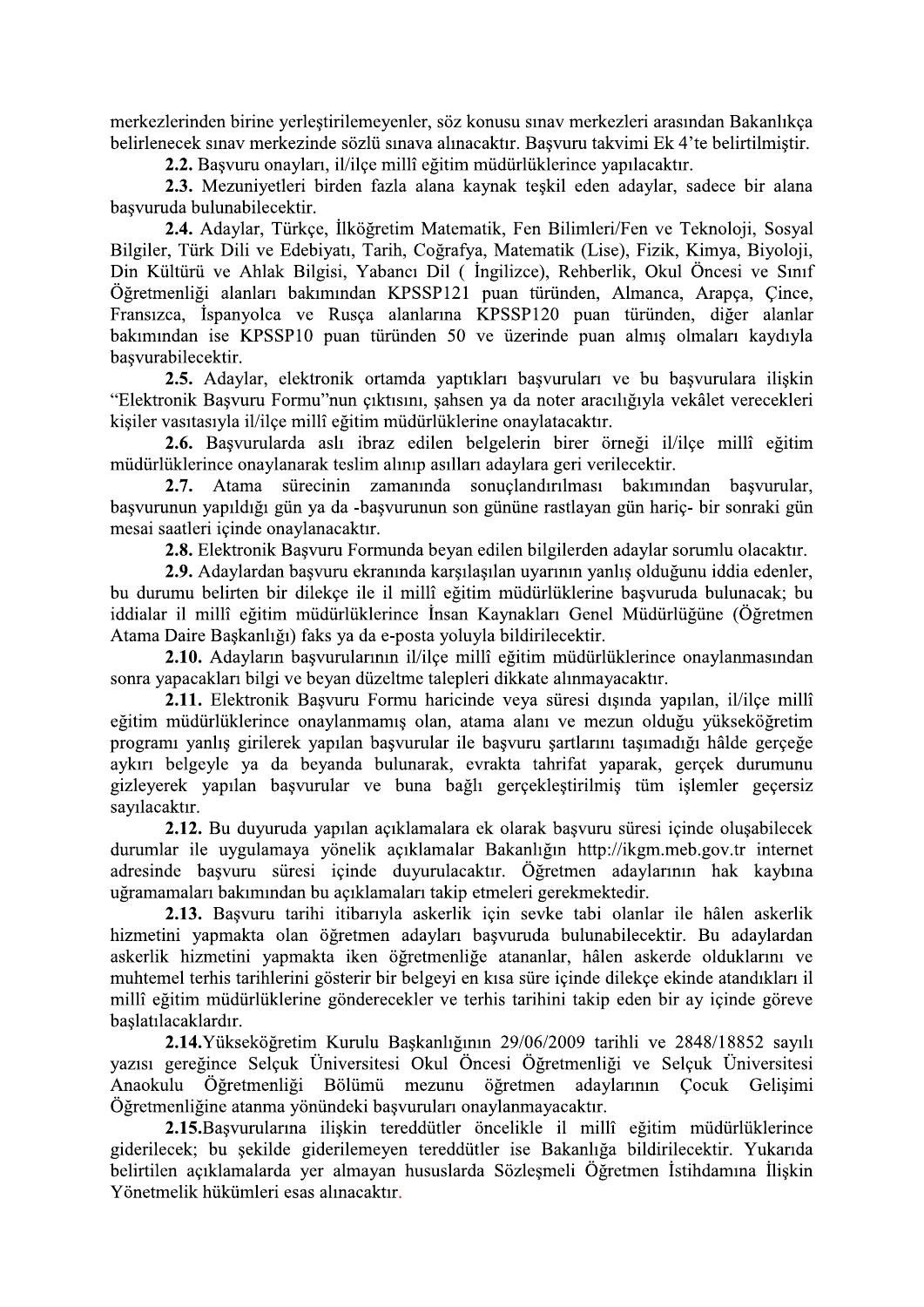#### 3. Başvuruda İstenecek Belgeler

3.1. Lisans diploması veva mezunivet gecici belgesinin aslı veva onavlı örneği va da e-devlet üzerinden aldıkları diploma belgesi,

3.2. Orta Öğretim Alan Öğretmenliği Tezsiz Yüksek Lisans, Pedagojik Formasyon Programı/Pedagojik Formasyon Eğitimi Sertifikası, İlköğretim Sınıf Öğretmenliği ya da İngilizce Öğretmenliği Sertifikası programlarından birini tamamladığına ilişkin belge veya bu belgenin onavlı örneği.

3.3. Yurt dışındaki yüksek öğretim kurumlarından mezun olanların, Yükseköğretim Kurulu Başkanlığınca verilen yüksek öğreniminin ve pedagojik formasyon belgesinin yurt içindeki yükseköğretim kurumlarına veya programlarına denklik belgesi,

3.4. Talim ve Terbiye Kurulu kararı gereğince Felsefe bölümü mezunlarından; 16 kredi sosyoloji, 16 kredi psikoloji, sosyoloji bölümü mezunlarından; 8 kredi mantık, 16 kredi felsefe, 16 kredi psikoloji aldığına dair belgenin aslı veya onaylı örneği (Bu belge pedagojik formasyon belgesi yerine kullanılamaz.),

3.5. Bakanlığımıza bağlı resmî eğitim kurumlarında 2017-2018 eğitim ve öğretim yılında ek ders ücreti karşılığında (uzman ve usta öğreticiler dâhil) görev yaptığını gösterir belge.

3.6. Bakanlığımıza bağlı resmî eğitim kurumlarında ek ders ücreti karşılığında (uzman ve usta öğretici dâhil) görev yaptığına ilişkin 13/06/2018 tarihi itibarıyla en az 540 gün sigorta primi ödenmiş olduğunu gösterir belge,

3.7. Herhangi bir sosyal güvenlik kurumundan emeklilik, yaslılık veya malullük aylığı almaya hak kazanmadıklarına ilişkin Sosyal Güvenlik Kurumunun ilgili biriminden alınacak belge.

3.8. Adaylardan başvuruda sağlık, askerlik ve adli sicil durumlarına ilişkin belge istenmeyecek, Elektronik Basvuru Formunda beyan alınacaktır.

#### 4. Öğretmenliğe Atamaya Kaynak Programlar

4.1. Yükseköğretim kurumlarından mezun olanların hangi alan öğretmenliğine atanabilecekleri, Talim ve Terbiye Kurulunun 20/02/2014 tarihli ve 9 sayılı kararı ve eki Cizelgeyle belirlenmiştir. Başvuru yapacak adaylar, http://ttkb.meb.gov.tr internet adresinden öğrenimlerine göre hangi alana atanabileceklerini görebilecektir.

4.2. Yurt dışındaki yükseköğretim kurumlarından mezun olanların yüksek öğreniminin ve/veya pedagojik formasyon belgesinin yurt içindeki yükseköğretim kurumlarına veya programlarına denkliğinin Yükseköğretim Kurulu Baskanlığınca kabul edilmiş olması gerekmektedir.

4.3. Hoca Ahmet Yesevî Uluslararası Türk- Kazak Üniversitesi ile Kırgızistan-Türkiye Manas Üniversitesi mezunlarından denklik belgesi istenmeyecektir.

4.4. Talim ve Terbiye Kurulu Başkanlığının 23.01.2012 tarihli ve 581 sayılı görüşü doğrultusunda, Kırgızistan-Türkiye Manas Üniversitesi Türkoloji Bölümü, Kafkas Üniversitesi Fen- Edebiyat Fakültesi Çağdaş Türk Lehçeleri Bölümü ile Azerbaycan Türkçesi ve Edebiyatı Anabilim Dalı mezunları, diğer şartları taşımaları kaydıyla Türk Dili ve Edebiyatı alanına başvuru yapabilecektir.

4.5. Yükseköğretim Kurulu Başkanlığının 15/02/2012 tarihli ve 2012.5 sayılı kararı doğrultusunda, Türkiye Cumhuriyeti ve Kuzey Kıbrıs Türk Cumhuriyeti hukukuna göre kurulmus olan üniversitelerden mezun olanlar hakkında asağıdaki sekilde islem yapılacaktır:

4.5.1. Kuzey Kıbrıs Türk Cumhuriyetindeki üniversitelerden 2011-2012 öğretim yılı bahar yarıyılından önce mezun olanlar, Yükseköğretim Kurulu Başkanlığına başvurarak denklik va da vükseköğrenimlerinin gecerli olduğuna dair belge alacaktır. Adavlar alacakları bu belgelerden biriyle öğretmenlik basvurusunda bulunabilecek; belge ibraz edemeyen adaylar ise başvuruda bulunamayacaktır.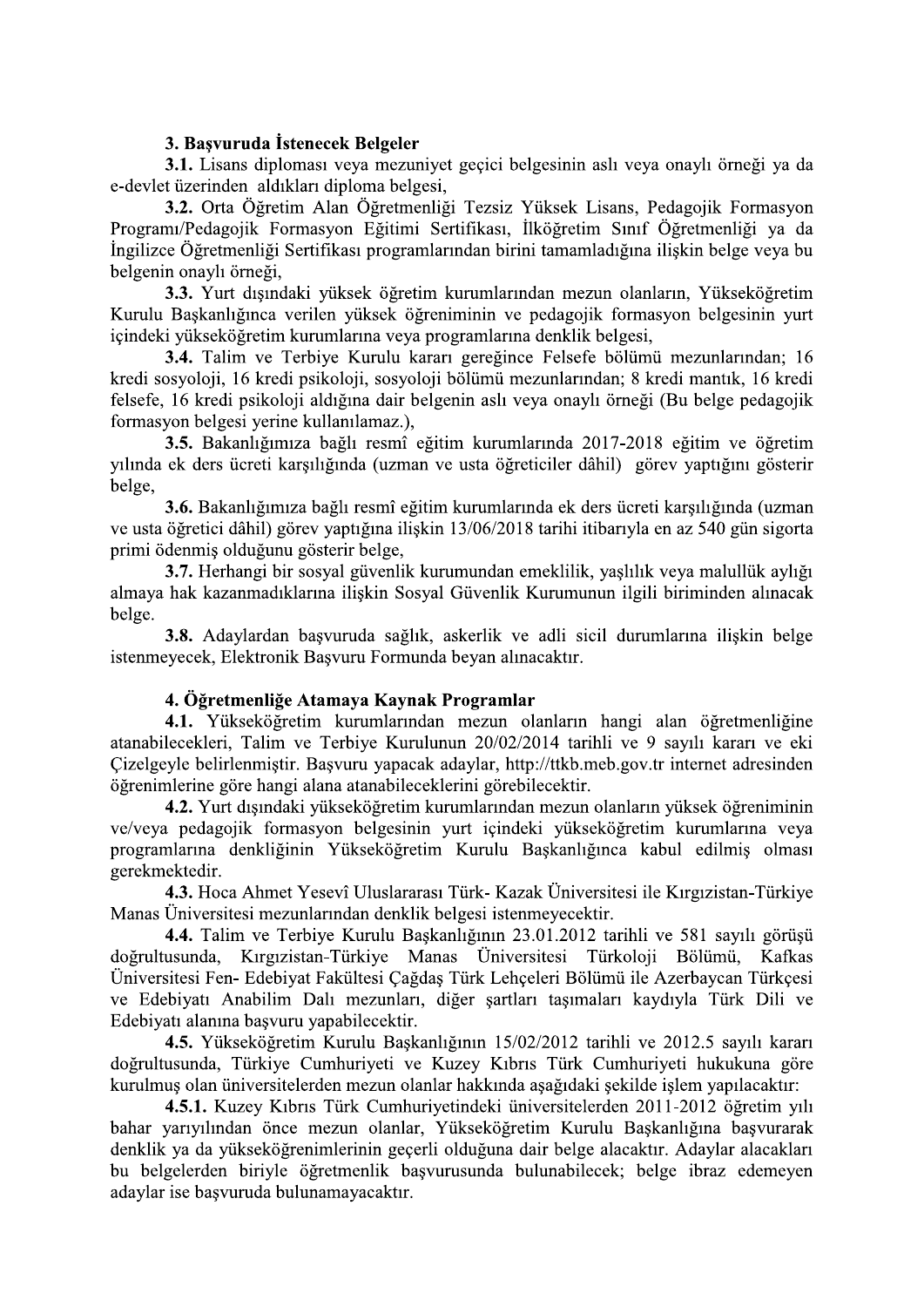4.5.2. 2011-2012 öğretim yılı bahar yarıyılından itibaren mezun olanlardan denklik belgesi istenmeyecek; ancak, mezuniyet belgelerinin arka yüzüne mezun oldukları vükseköğretim kurumuna ÖSYM tarafından verlestirildiklerinin Kuzey Kıbrıs Türk Cumhuriyeti Millî Eğitim ve Kültür Bakanlığı tarafından onaylanmış olması gerekecektir.

4.6. İbraz edilen denklik belgelerinde "Öğretmen atamalarında geçersizdir." şerhi bulunanların başvuruları kabul edilmeyecektir.

4.7. İs Eğitimi (İş ve Teknik Eğitimi, Ev Ekonomisi, Ticaret)" alan öğretmenliğine, Talim ve Terbiye Kurulunun 12/07/2004 tarihli ve 119 sayılı kararı eki çizelgede kaynak gösterilen yükseköğretim programlarından 2009-2010 öğretim yılı itibarıyla kayıtlı yada bu programlardan mezun durumda olanlar, Talim ve Terbiye Kurulu Başkanlığının 29/11/2017 tarih ve E.20405695 sayılı görüşü çerçevesinde "Teknoloji ve Tasarım" alanına başvuru yapabilecektir. Diğer taraftan, 2009-2010 öğretim yılı itibarıyla Resim-İş Öğretmenliği programina kayitli veya mezun olanlar da "Teknoloji ve Tasarim" alanına başvuru vapabilecektir.

4.8. Talim ve Terbiye Kurulunun 07/07/2009 tarihli ve 80 sayılı kararında Denizcilik (Gemi Yönetimi ve Kaptanlığı) alanına kaynaklık eden Balıkçılık Teknolojisi Mühendisliginden Mart 2014 tarihinden önce mezun olanlar ile bu tarihten önce adı geçen bölümde kavıtlı olup daha sonra mezun olanlar, Denizcilik/Gemi Yönetimi alanına birinci öncelikli olarak başvuruda bulunabilecektir.

4.9. Talim ve Terbiye Kurulunun 07/07/2009 tarihli ve 80 sayılı kararında Denizcilik Makineleri) Öğretmenliği, alanına kaynaklık eden Motor (Gemi Otomotiv Öğretmenliği/Eğitimi ve Otomotiv Teknolojisi Eğitimi Bölümünden Mart 2014 tarihinden önce mezun olanlar ile bu tarihte adı geçen bölümlerde öğrenim görmekte olup daha sonra mezun olanlar, Denizcilik/Gemi Makineleri alanına birinci öncelikli olarak başvuruda bulunabilecektir.

4.10. Geleneksel Türk El Sanatları Bölümünün adının Geleneksel Türk Sanatları olarak değiştirildiğine ilişkin Yükseköğretim Kurulu Başkanlığının 14/07/2008 tarihli ve 18140 sayılı yazısı ile 05/06/2010 tarihli ve 15769 sayılı yazısı doğrultusunda, alanlara kaynaklık etmede Geleneksel Türk El Sanatları, Geleneksel Türk Sanatları gibi kabul edilecektir.

#### 5. Pedagojik Formasyon

5.1. Ortaöğretim alan öğretmenliği tezsiz yüksek lisans diploması ya da belgesi,

5.2. En az 21 kredilik Pedagojik Formasyon Sertifikası (1993–1994 öğretim yılı ve daha öncesinde düzenlenen 18 ve üstü kredilik belgeler de kabul edilecektir),

5.3. İlköğretim Sınıf Öğretmenliği Sertifikası (33 kredilik),

5.4. İngilizce Öğretmenliği Sertifikası,

5.5. Lisans mezunu olmadan önce meslek yüksekokullarında öğrenim görenlerin bu sürede aldıkları Pedagojik Formasyon Belgesi,

olmak üzere, adayların bu belgelerden herhangi birine sahip olmaları gerekmektedir.

5.6. Herhangi bir öğretmenlik alanında alınan pedagojik formasyon eğitimi, diğer alanlar için de geçerli sayılacaktır.

5.7. Kuzey Kıbrıs Türk Cumhuriyeti ile yurt dışındaki üniversitelerden alınan pedagojik formasyon belgeleri, T.C. Yükseköğretim Kurulu Başkanlığınca denkliği kabul edilmediği sürece geçerli olmayacaktır. Ancak, T.C. Yükseköğretim Kurulu Başkanlığının izniyle Kuzey Kıbrıs Türk Cumhuriyetindeki yüksek öğretim kurumlarında açılan pedagojik formasyon eğitimini başarıyla tamamlayanlardan ayrıca denklik belgesi istenmeyecektir.

5.8. Öğretmenlik başvurularının son günü itibarıyla pedagojik formasyon eğitimini basarı ile tamamlayan; ancak, formasyon belgesi düzenlenemeyenler, eğitimde basarılı olduklarına ilişkin ilgili üniversiteden alacakları belge ile başvuru yapabilecektir. Bu durumda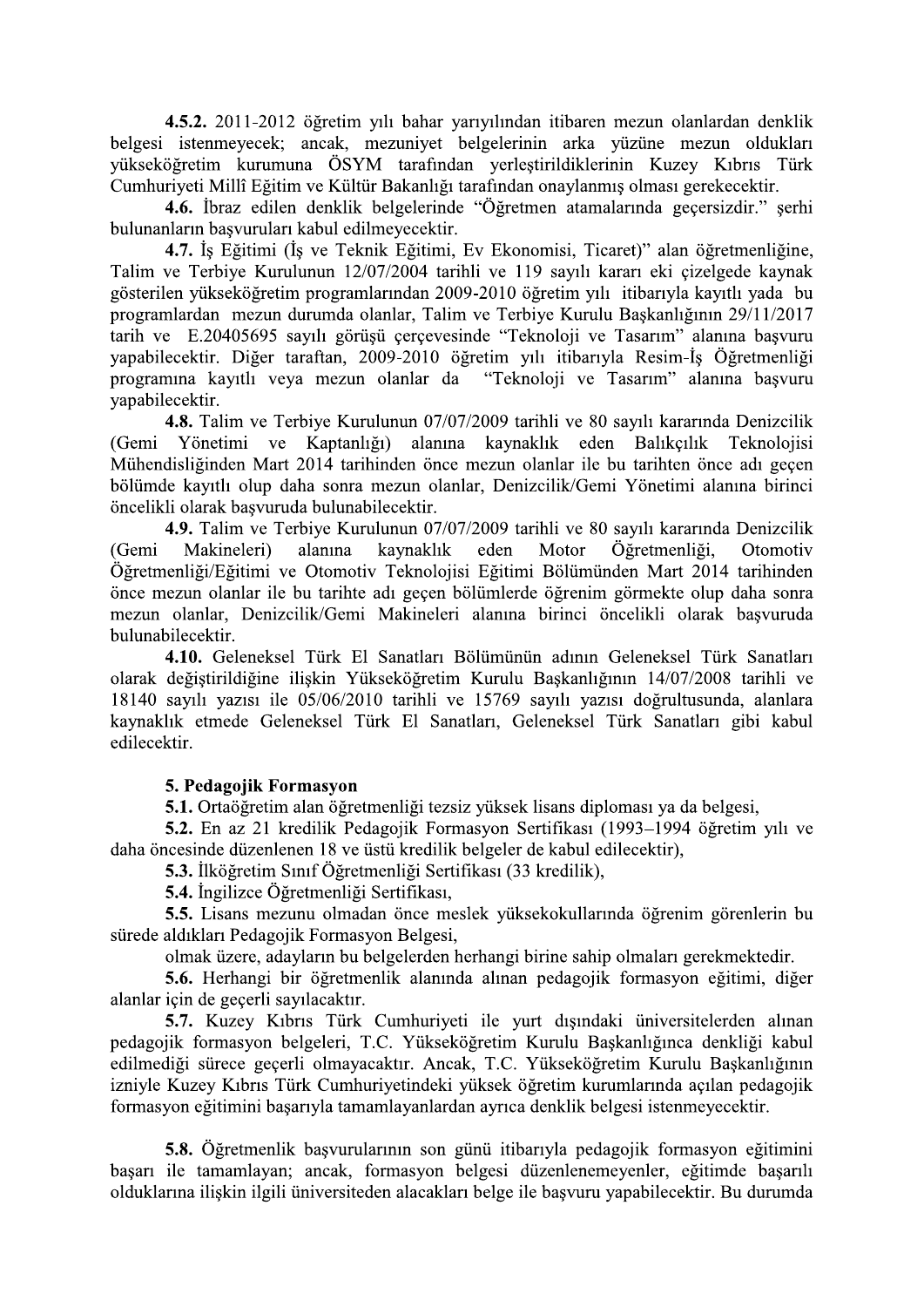olanlar, elektronik başvuru formunda yer alan pedagojik formasyon bilgileri bölümüne, aldıkları bu belgenin tarih ve sayısını girecektir.

# 6. Onav İslemleri

6.1. İl millî eğitim müdürlüklerinde, atamalardan sorumlu il millî eğitim müdür vardimeisi veva sube müdürünün başkanlığında; "Başvuru Onay Komisyonu" oluşturulacaktır. İl millî eğitim müdürlüğünce öğretmenlik başvurularının kabul edilmesi ve onaylanmasına yönelik işlemler için ilçe millî eğitim müdürlüklerinde de Başvuru Onay Komisyonu olusturulabilecektir.

6.2. Başvuru ve onay işlemlerine yönelik hususlarda gerekli önlemler, il/ilçe millî eğitim müdürlüklerince alınacaktır.

6.3. Elektronik Başvuru Formunda, adayın mezuniyet belgesinin tarihi ile "üniversiteye kayıt tarihi"nin girilmesi zorunludur.

6.4. Onay modülünde, adayın seçmiş olduğu yükseköğretim programı için gerekli olan belgeler ile acıklamaları içeren uyarı alanları bulunmaktadır. Bu alanların isaretlenmesi zorunludur. Bu işlem Bakanlığın onay yetkili kullanıcısı tarafından uyarıların okunduğu anlamını taşımakta olup evrak incelemesi sırasında işaretlenmiş olan uyarılara dikkat edilmesi gerekmektedir.

6.5. Adayın Elektronik Başvuru Formunda seçmiş olduğu yükseköğretim programı, eğitim fakültesi dışındaki bir program ise; onay ekranına "Pedagojik Formasyon Belgesi var mı?" sorusu gelecektir. Belgesini ibraz eden adaylar için bu alanın işaretlenerek belge tarih ve sayısının girilmesi zorunludur. Lisans diplomalarında "Pedagojik Formasyon Görmüştür." ifadesi bulunan adayların, öğrenimleri süresince kaç kredilik pedagojik formasyon dersi aldıklarını gösterir belgeyi mezun oldukları fakültelerden almaları ve bu belgenin "tarih" ve "sayı"sını girmeleri gerekmektedir.

6.6. Pedagojik formasyon eğitimini başarı ile tamamlayan ancak formasyon belgesi düzenlenemeyenler, basarılı olduklarına ilişkin ilgili üniversiteden alacakları yazının tarih ve sayısını elektronik başvuru formunda yer alan pedagojik formasyon bilgileri bölümüne girecektir. Pedagojik formasyon belgesi göreve başlama esnasında ibraz edilmek zorundadır. Pedagojik formasyon belgesini ibraz edemeyenlerin ataması iptal edilecektir.

6.7. Pedagojik formasyon belgesinde belge "sayısı"nın olmaması durumunda ekranda sayı alanına "0" (sıfır) girilecektir.

6.8. Elektronik Başvuru Formunda, adayların fotoğraflarının Başvuru Formuna vansıtılması gerekmektedir. Bu adayların fotoğraflarının, tarayıcı aracılığıyla 5KB geçmemek üzere taranarak onay islemi sürecinde Forma aktarılması sağlanacaktır.

6.9. Onaylama işlemi sonuçlandıktan sonra Elektronik Başvuru Formunun üç adet çıktısı alınarak nüshalarıyla birlikte adaya veya vekâlet verilen kişiye imzalatılacaktır. Onaylanan Basvuru Formunun iki nüshası belge asılları ile birlikte adaya geri verilecek, diğer nüshasına bu belgelerin birer fotokopisi iliştirilmek suretiyle iki yıl süreyle muhafaza edilecektir.

6.10. Onaylanmış Başvuru Formunu yanlış doldurduğunu sonradan beyan ederek yanlışlığın düzeltilmesini başvuru süresi içinde yazılı olarak isteyen adayların belgeleri yeniden incelenecek; isteklerinin uygunluğu hâlinde başvuruları reddedilerek yeniden başvuruda bulunmaları sağlanacak ve uygun başvurular onaylanacaktır.

6.11. Başvuru onay sürecine ilişkin iş ve işlemlerden, il/ilçe millî eğitim müdürleri dâhil olmak üzere başvuru onay komisyonunda görevli il millî eğitim müdür yardımcısı veya il/ilce sube müdürü ile görevli personel birlikte sorumlu olacaktır.

6.12. Adayların başvuru onaylama işlemleri; Talim ve Terbiye Kurulunun 20/02/2014 tarihli ve 9 savılı öğretmenlik alanları, atama ve ders okutma esaslarının geçici maddeleri de dâhil olmak üzere ilgili maddeleri ve eki Cizelge ile bu Cizelgede mezun olunan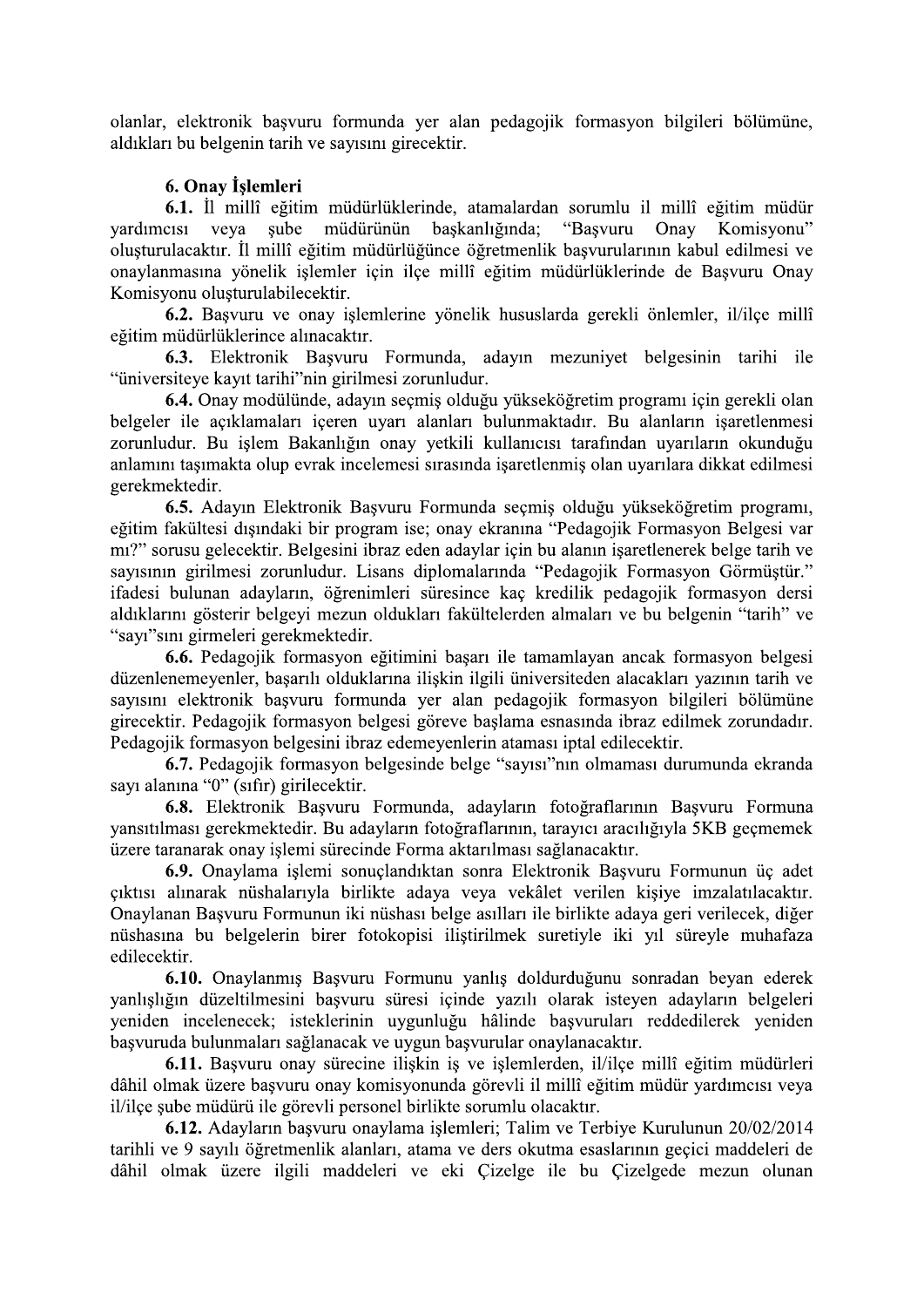yükseköğretim programları/fakültelere göre belirlenen öncelik durumları dikkate alınarak yapılacaktır.

6.13. Onav islemi sırasında gecerliliği konusunda tereddüt edilen belgeler, taravıcıdan geçirilerek İnsan Kaynakları Genel Müdürlüğü Öğretmen Atama Daire Başkanlığına e-posta ekinde gönderilecek ve yapılacak değerlendirme sonucuna göre işlem yapılacaktır.

6.14. Başvurularda e-devlet üzerinden aldıkları diploma belgesini başvuru onay birimlerine teslim eden adayların bu belgeleri e-devlet üzerinde https://www.turkiye.gov.tr/ belge-doğrulama adresinden diplomalarını doğrulatmak kaydıyla kabul edilecektir.

#### 7. Sözlü Sınav

7.1. Sözleşmeli öğretmenlik için sözlü sınava girmek üzere yaptıkları başvuruları onaylananlardan KPSSP10-KPSSP121 ile KPSSP120 sonucunda her alan için en yüksek puan alandan başlamak üzere alanlar bakımından belirlenen kontenjan sayısının üç katı aday (Son sıradaki adayla aynı puana sahip olan adaylar dâhil) yerleştirildikleri sınav merkezinde sözlü sınava alınacaktır.

7.2. Sözlü sınava alınacak adaylar Ek 3'te yer alan Sözleşmeli Öğretmen Sözlü Sınav Değerlendirme Formu üzerinden sözlü sınav komisyonunca değerlendirmeye tabi tutulacaktır.

7.3. Sözlü sınavda adaylar, eğitim bilimleri ve genel kültür, bir konuyu kavrayıp özetleme, ifade yeteneği ve muhakeme gücü; iletişim becerileri, özgüveni ve ikna kabiliyeti; bilimsel ve teknolojik gelişmelere açıklığı; topluluk önünde temsil yeteneği ve eğitimcilik nitelikleri yönüyle değerlendirilecektir.

7.4. Sözlü sınav komisyonunun sekretarya işlemleri, sınav merkezlerinin bulunduğu il millî eğitim müdürlüklerince yürütülecektir.

7.5. Sözlü sınava katılanların sınav puanları "Sözlü Sınav Sonuç Ekranı"na işlenecek; sözlü sınav sonucunda 60 ve üzerinde puan alanlar başarılı sayılarak sözleşmeli öğretmenliğe atanmak üzere tercih yapma hakkını elde edecektir.

7.6. Sözlü sınava alınacak adaylar http://mebbis.meb.gov.tr ve http://ikgm.meb.gov.tr adreslerinden duyurulacaktır.

7.7. Sözlü sınavların yapılması ile sonuçlarının ilanı Bakanlığın belirleyeceği tarihte http://meb.gov.tr ile http://ikgm.meb.gov.tr adreslerinden ilan edilecektir.

### 8. İtiraz

8.1. Sözlü sınav sonuçlarına, sınav merkezi olan il millî eğitim müdürlüğü aracılığıyla sınava girdiği sözlü sınav komisyonuna itiraz edilebilecektir.

8.2. İtirazlar, sözlü sınav komisyonu tarafından değerlendirilecek ve ilgililere bildirilecektir.

8.3. Sözlü sonuclarına iliskin  $http://meb.gov.tr$ sinav itirazlar ile http://ikgm.meb.gov.tr adreslerinde vayinlanacak duyuruda belirtilen tarihler arasında yapılacaktır.

#### 9. Tercihler

9.1. Sözlü sınavda 60 ve üzerinde puan alan adaylar, en fazla 20 (yirmi) eğitim kurumunu elektronik ortamda tercih edebilecektir.

9.2. Tercihler, aynı il ve/veya farklı illerde bulunan eğitim kurumları arasından istenilen öncelikte vapılabilecektir.

9.3. Tercihler herhangi bir il veya ilçe millî eğitim müdürlüğüne onaylatılacaktır.

9.4. Adaylar il veya ilçe millî eğitim müdürlüğünce başvuruları onaylanmadıkça tercih değişikliği yapabilecektir.

9.5. Adaylar tercih dışı seçenek olarak;

9.5.1. "Tercihlerim dışındaki eğitim kurumlarına atanmak istemiyorum."

9.5.2. "Tercihlerim dışındaki eğitim kurumlarına atanmak istiyorum."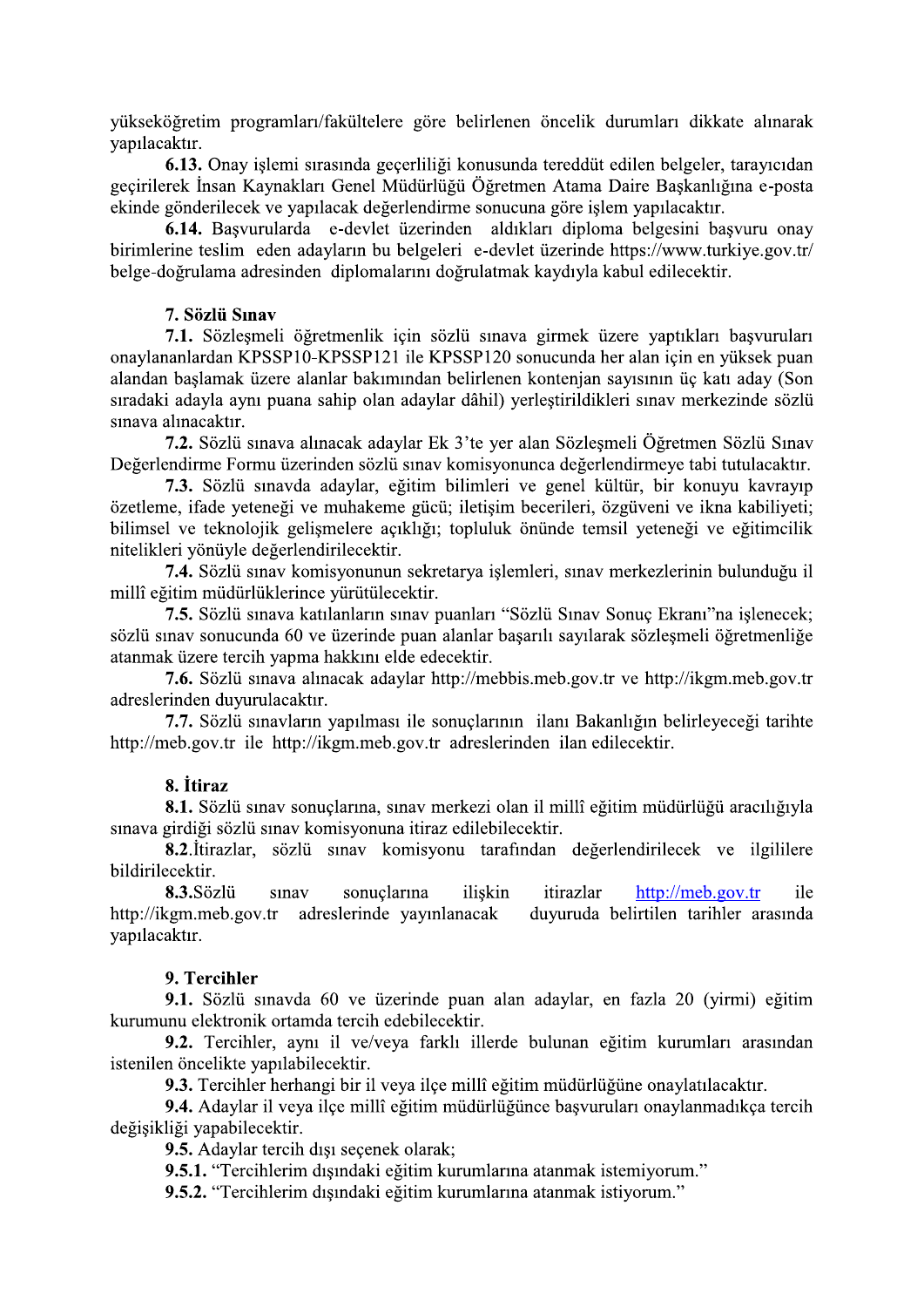seçeneklerinden birini mutlaka işaretleyecektir.

9.6. Tercihlerine atanamayan adaylardan "9.5.2." seçeneğini işaretleyenler, ilan edilen kontenjanlardan bos kalan eğitim kurumlarına bilgisayar kurasıyla atanmak üzere değerlendirmeye alınacaktır.

9.7. Talim ve Terbiye Kurulu kararı gereğince, bilişim teknolojileri alanına atanmak üzere başvuruda bulunan adaylardan bilgisayar ve öğretim teknolojileri öğretmenliği, matematik-bilgisayar bölümü, istatistik ve bilgisayar bilimleri, bilgisayar teknolojisi bölümü/bilgisayar teknolojisi ve bilişim sistemleri bölümü ile bilgi teknolojileri bölümü mezunları, mesleki ve teknik ortaöğretim kurumları dışındaki eğitim kurumlarını tercih edecektir.

#### 10. Atamalar

10.1. Sözlü sınavda başarılı olanların atamaları, tercihleri de dikkate alınarak sözlü sınav puanı üstünlüğüne göre elektronik ortamda gerçekleştirilecektir.

10.2. Adayların puanlarının esitliği hâlinde KPSS puan üstünlüğü dikkate alınacak, eşitliğin devamı hâlinde atanacak aday bilgisayar kurası ile belirlenecektir.

#### 11. Atamaların Duyurulması ve Tebligat ile Göreve Başlama

 $11.1.$ Bilgisayar ortamında gerçekleştirilen atama sonuclari. Bakanlığın http://ikgm.meb.gov.tr internet adresinden duyurulacaktır.

11.2. Atama kararnameleri, il millî eğitim müdürlüklerine elektronik ortamda gönderilecektir. Ataması yapılanların basvuruda belirttikleri elektronik posta adreslerine 7201 sayılı Tebligat Kanununa göre elektronik ortamda tebligat yapılacaktır.

11.3. Sözleşmeli öğretmen olarak ataması yapılanlardan göreve başlama işlemi esnasında aşağıdaki belgeler istenecektir:

11.3.1. Bu duyuruda başvuru esnasında isteneceği belirtilen belgeler,

11.3.2. Son altı ay içinde çekilmiş vesikalık fotoğraf (6 adet),

11.3.3. Mal bildirimi (il millî eğitim müdürlüklerinden temin edilecektir),

11.3.4. Elektronik Başvuru Formunun onaylı örneği,

11.3.5. Başvuru esnasında Pedagojik Formasyon Belgesi yerine resmî yazı ibraz edenlerden Pedagojik Formasyon Belgesi.

11.3.6. Sağlık durumu yönünden öğretmenlik görevini yapmasına engel bir durumu olmadığına dair tam teşekküllü bir hastaneden alınacak sağlık kurulu raporu.

11.4. Ataması yapılanlar, bu bölümün "11.3." maddesinde belirtilen belgeler ile birlikte atandıkları il millî eğitim müdürlüklerine basvurarak göreve baslama talebinde bulunacaktır. İstenilen belgeleri tam olarak ibraz edenler, güvenlik soruşturması sonuçlandıktan sonra sözlesme yapılarak göreve başlatılacak; belgelerinde eksiklik görülenler va da belgeleri eksik olanlar göreve baslatılmayacaktır.

11.5. Güvenlik sorusturması sonuçlandıktan sonra tebligatı beklemeksizin göreve başlamak isteyen öğretmen adayları, atandıkları il millî eğitim müdürlüklerine istenilen belgelerle başvurmak suretiyle göreve başlayabilecektir.

11.6. Elektronik Basvuru Formundaki beyanları ile ibraz ettikleri belgeler il millî müdürlüklerince değerlendirilecek, göreve başlatılmasına engel hali bulunmayanlar göreve başlatılacak; göreve başlatılmasında tereddüde düşülenler ise değerlendirilmek üzere İnsan Kaynakları Genel Müdürlüğü Öğretmen Atama Daire Başkanlığına bildirilecektir.

11.7. Sabika sorgulama belgesinde "Adli sicil kaydı vardır" ibaresi bulunanlara ait sabika sorgulama belgesi ile buna iliskin mahkeme karari temin edilerek İnsan Kaynakları Genel Müdürlüğü Öğretmen Atama Daire Başkanlığına gönderilecektir. Bu adaylar hakkında Bakanlığın vereceği karar doğrultusunda işlem yapılacaktır.

11.8. Başvurusunda sağlık durumu yönünden görev yapmasına engel bir durumu olmadığını beyan etmekle birlikte, göreve başlama esnasında sağlık durumunun öğretmenlik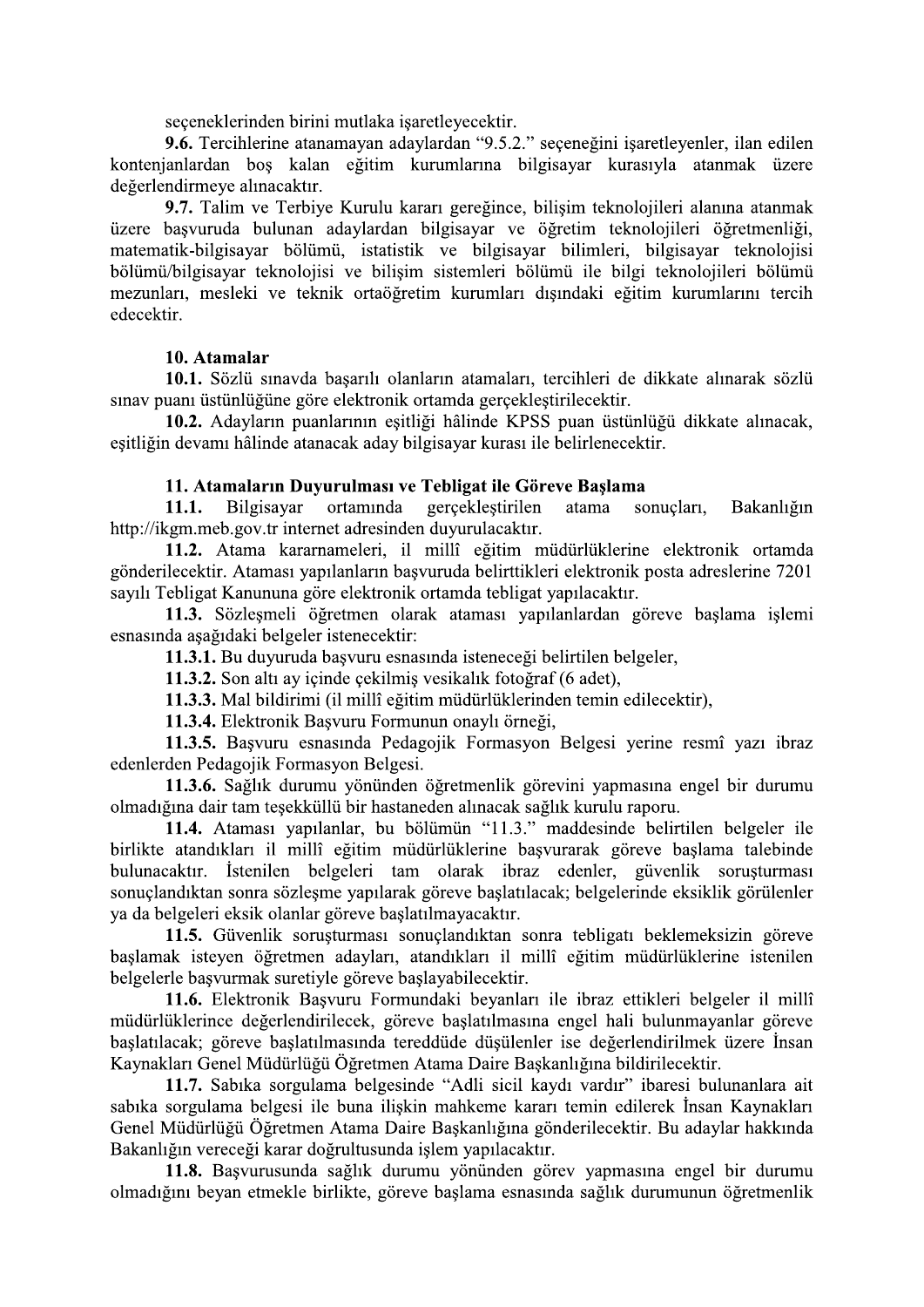görevini yapmasına engel oluşturacağı hususunda tereddüt oluşan aday göreve başlatılmayıp; adaydan, yurdun her bölgesinde ve iklim şartlarında öğretmenlik yapabileceğine ilişkin tam tesekküllü bir hastaneden alacağı sağlık kurulu raporu istenecektir.

11.9. Atamaları kendilerine tebliğ edilenler, tebliğ tarihini izleyen 15 gün içinde göreve başlayacaktır.

#### 12. Göreve başlamayanlar hakkında yapılacak işlemler

12.1. Belge ile ispatı mümkün zorlayıcı sebepler olmaksızın süresi içerisinde göreve başlayamayanlar ile belge ile ispatı mümkün zorlayıcı sebeplerle göreve başlamama hâli iki ayı aştığı takdirde bu kişilerin atamaları iptal edilecektir.

12.2. Ataması iptal edilenler, bir yıl süreyle sözleşmeli öğretmenlik pozisyonlarına atanmak üzere başvuruda bulunamayacaktır.

12.3. Atama şartlarının taşımadıklarının anlaşılması nedeniyle atamaları iptal edilenler ile süresi icinde göreve başlamayanların yerine sözlü sınav sonuçlarının kesinleştiği tarihten itibaren altı aylık süre içinde puan üstünlüğüne göre atama yapılabilecektir.

#### 13. Atama süreci

Sözleşmeli öğretmenliğe atama sürecine ilişkin diğer hususlar daha sonra http://meb.gov.tr ile http://ikgm.meb.gov.tr adreslerinden ilan edilecektir.

İnsan Kaynakları Genel Müdürlüğü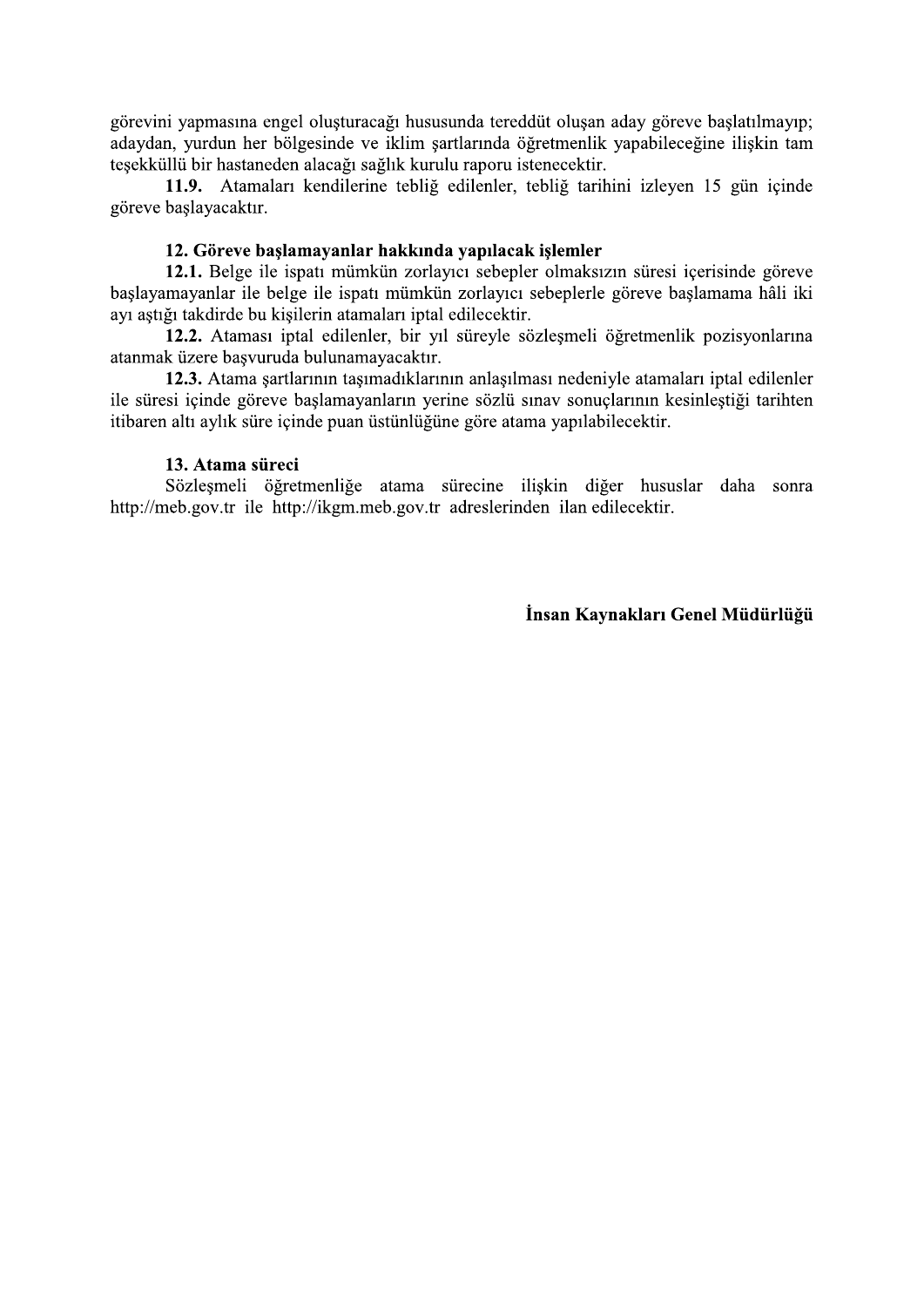|                     |                    |                                                                                                                                |                    | EK-1                    |
|---------------------|--------------------|--------------------------------------------------------------------------------------------------------------------------------|--------------------|-------------------------|
|                     |                    | SÖZLEŞMELİ ÖĞRETMEN OLARAK ATAMA YAPILACAK ALANLAR İLE<br>BAŞVURUYA ESAS OLACAK TABAN PUAN VE KONTENJAN LİSTESİ (HAZİRAN 2018) |                    |                         |
| ${\bf SN}$          | ALAN KODU ALAN ADI |                                                                                                                                | <b>TABAN PUANI</b> | <b>KONTENJAN SAYISI</b> |
| -1                  | 7028               | Adalet                                                                                                                         | 50                 | 5                       |
| $\sqrt{2}$          | 7030               | Aile ve Tüketici Hizmetleri                                                                                                    | 50                 | 1                       |
| 3                   | 2246               | Almanca                                                                                                                        | 50                 | 38                      |
| $\overline{4}$<br>5 | 7092<br>2265       | Arapca<br>Beden Eğitimi                                                                                                        | 50<br>50           | 42<br>91                |
| 6                   | 1119               | Bilişim Teknolojileri                                                                                                          | 50                 | 64                      |
| 7                   | 1123               | Biyoloji                                                                                                                       | 50                 | 32                      |
| 8                   | 4935               | Biyomedikal Cihaz Teknolojileri                                                                                                | 50                 | $\mathbf{1}$            |
| 9                   | 1963               | Büro Yönetimi                                                                                                                  | 50                 | -1                      |
| 10<br>11            | 1207<br>4927       | Coğrafya<br>Cince                                                                                                              | 50<br>50           | 26<br>1                 |
| 12                  | 4936               | Çocuk Gelişimi ve Eğitimi                                                                                                      | 50                 | 23                      |
| 13                  | 7109               | Denizcilik / Gemi Yönetimi                                                                                                     | 50                 | 1                       |
| 14                  | 7032               | Denizcilik/Gemi Makineleri                                                                                                     | 50                 | -1                      |
| 15<br>16            | 7034<br>1245       | Denizcilik/Su Ürünleri<br>Din Kültürü ve Ahlak Bilgisi                                                                         | 50<br>50           | 1<br>577                |
| 17                  | 7035               | El San.Tek./El Sanatları                                                                                                       | 50                 | $\mathbf{1}$            |
| 18                  | 7036               | El San. Tek./Nakış                                                                                                             | 50                 | 1                       |
| 19                  | 7037               | Elektrik-Elektronik Tek./Elektrik                                                                                              | 50                 | 7                       |
| 20                  | 7038               | Elektrik-Elektronik Tek./Elektronik                                                                                            | 50                 | 1                       |
| 21<br>$22\,$        | 7039<br>1371       | Endüstriyel Otomasyon Teknolojileri<br>Felsefe                                                                                 | 50<br>50           | 1<br>16                 |
| 23                  | 1386               | Fen Bilimleri/Fen ve Teknoloji                                                                                                 | 50                 | 225                     |
| 24                  | 1390               | Fizik                                                                                                                          | 50                 | 43                      |
| 25                  | 1417               | Fransızca                                                                                                                      | 50                 | 1                       |
| 26                  | 4951               | Gazetecilik                                                                                                                    | 50                 | 1                       |
| 27<br>28            | 7044<br>4954       | Gıda Teknolojisi<br>Giyim Üretim Teknolojisi                                                                                   | 50<br>50           | $\mathbf{I}$<br>1       |
| 29                  | 7102               | Görsel Sanatlar                                                                                                                | 50                 | 30                      |
| 30                  | 7046               | Grafik ve Fotoğraf/Fotoğraf                                                                                                    | 50                 | 1                       |
| 31                  | 7045               | Grafik ve Fotoğraf/Grafik                                                                                                      | 50                 | $\overline{2}$          |
| 32<br>33            | 4957<br>4958       | Güzellik ve Saç Bakım Hizmetleri<br>Halkla İlişkiler ve Organizasyon Hizmetleri                                                | 50<br>50           | $\mathbf{I}$<br>1       |
| 34                  | 7098               | Harita-Tapu-Kadastro/Harita-Tapu-Kadastro Hukuk                                                                                | 50                 | $\mathbf{1}$            |
| 35                  | 7097               | Harita-Tapu-Kadastro/Harita-Tapu-Kadastro Tekniği                                                                              | 50                 | $\overline{2}$          |
| 36                  | 4959               | Hasta ve Yaşlı Hizmetleri                                                                                                      | 50                 | 1                       |
| 37<br>38            | 7113               | Hayvan Sağlığı / Hayvan Yetiştiriciliği ve Sağlığı / Hayvan Sağlığı                                                            | 50<br>50           | $\mathbf{I}$<br>1       |
| 39                  | 7114<br>1230       | Hayvan Sağlığı / Hayvan Yetiştiriciliği ve Sağlığı / Hayvan Yetiştiriciliği<br>İ.H.L. Meslek Dersleri                          | 50                 | 124                     |
| 40                  | 1715               | İlköğretim Matematik Öğr.                                                                                                      | 50                 | 303                     |
| 41                  | 1524               | Ingilizce                                                                                                                      | 50                 | 380                     |
| 42                  | 7050               | İnşaat Tek./Yapı Dekorasyon                                                                                                    | 50                 | $\mathbf{I}$            |
| 43<br>44            | 7049<br>4899       | İnşaat Tek./Yapı Tasarımı<br><i>ispanyolca</i>                                                                                 | 50<br>50           | $\mathbf{1}$<br>-1      |
| 45                  | 7091               | İtfaiyecilik ve Yangın Güvenliği                                                                                               | 50                 | 1                       |
| 46                  | 1627               | Kimya/Kimya Teknolojisi                                                                                                        | 50                 | 51                      |
| 47<br>48            | 4967               | Konaklama ve Seyahat Hizmetleri                                                                                                | 50<br>50           | $\mathbf{I}$            |
| 49                  | 7096<br>7055       | Laboratuvar Hizmetleri<br>Makine Tek./Makine Ressamlığı                                                                        | 50                 | 1<br>-1                 |
| 50                  | 7054               | Makine Tek./Makine ve Kalıp                                                                                                    | 50                 | 1                       |
| 51                  | 1700               | Matbaa/Matbaa Teknolojisi                                                                                                      | 50                 | 1                       |
| 52<br>53            | 2353<br>4972       | Matematik<br>Metal Teknolojisi                                                                                                 | 50<br>50           | 73<br>1                 |
| 54                  | 7095               | Mobilya ve İç Mekan Tasarımı                                                                                                   | 50                 | -1                      |
| 55                  | 4975               | Motorlu Araçlar Teknolojisi                                                                                                    | 50                 | 1                       |
| 56                  | 4976               | Muhasebe ve Finansman                                                                                                          | 50                 | $\mathbf{1}$            |
| 57<br>58            | 1822<br>4439       | Müzik<br>Okul Öncesi                                                                                                           | 50<br>50           | 20<br>605               |
| 59                  | 7106               | Özel Eğitim                                                                                                                    | 50                 | 254                     |
| 60                  | 4978               | Pazarlama ve Perakende                                                                                                         | 50                 | 1                       |
| 61                  | 4979               | Plastik Teknolojisi                                                                                                            | 50                 | 1                       |
| 62<br>63            | 2838<br>7061       | Radyo-Televizyon<br>Ray.Sis.Tek./Ray.Sis.Elektrik-Elektronik                                                                   | 50<br>50           | 1<br>$\mathbf{1}$       |
| 64                  | 7062               | Ray.Sis.Tek./Ray.Sis.İnşaat                                                                                                    | 50                 | -1                      |
| 65                  | 7064               | Ray.Sis.Tek./Ray.Sis.Mekatronik                                                                                                | 50                 | 1                       |
| 66                  | 7103               | Rehberlik                                                                                                                      | 50                 | 9                       |
| 67<br>68            | 4883               | Rusça                                                                                                                          | 50<br>50           | 1                       |
| 69                  | 4901<br>1959       | Sağlık Bilgisi<br>Sanat Tarihi                                                                                                 | 50                 | 1<br>-1                 |
| 70                  | 7077               | Sanat ve Tasarım/Dekoratif Sanatlar                                                                                            | 50                 | 1                       |
| 71                  | 7075               | Sanat ve Tasarım/İç Mekan Dekorasyon                                                                                           | 50                 | 1                       |
| 72<br>73            | 7076<br>4996       | Sanat ve Tasarım/Plastik Sanatlar                                                                                              | 50<br>50           | $\mathbf{1}$<br>1       |
| 74                  | 2403               | Seramik ve Cam Teknolojisi<br>Sınıf Öğretmenliği                                                                               | 50                 | 1.363                   |
| 75                  | 7119               | Sivil Havacılık                                                                                                                | 50                 | 1                       |
| 76                  | 2510               | Sosyal Bilgiler                                                                                                                | 50                 | 120                     |
| 77                  | 7116               | Tarım Tek./Tarım/Bahçe Peyzaj                                                                                                  | 50<br>50           | 1                       |
| 78<br>79            | 7117<br>7118       | Tarım Tek./Tarım/Bahçe ve Tarla Bitkileri<br>Tarım Tek./Tarım/Tarım Makineleri                                                 | 50                 | $\mathbf{1}$<br>-1      |
| 80                  | 2036               | Tarih                                                                                                                          | 50                 | 38                      |
| 81                  | 7101               | Tasarım Teknolojileri                                                                                                          | 50                 | $\mathbf{1}$            |
| 82<br>83            | 4900<br>7081       | Teknoloji ve Tasarım<br>Tekstil Tek./Tekstil                                                                                   | 50<br>50           | 16<br>$\mathbf{1}$      |
| 84                  | 7084               | Tekstil Tek./Tekstil Terbiye                                                                                                   | 50                 | -1                      |
| 85                  | 4988               | Tesisat Teknolojisi ve İklimlendirme                                                                                           | 50                 | 1                       |
| 86                  | 1283               | Türk Dili ve Edebiyatı                                                                                                         | 50                 | 96                      |
| 87<br>88            | 2143<br>7087       | Türkçe<br>Uçak Bakım/Uçak Gövde-Motor                                                                                          | 50<br>50           | 257<br>1                |
| 89                  | 7086               | Uçak Bakımı/Uçak Elektroniği                                                                                                   | 50                 | -1                      |
| 90                  | 4991               | Ulastırma Hizmetleri                                                                                                           | 50                 | 1                       |
| 91                  | 4992               | Yiyecek İçecek Hizmetleri<br><b>TODIAM</b>                                                                                     | 50                 | 9<br>5.000              |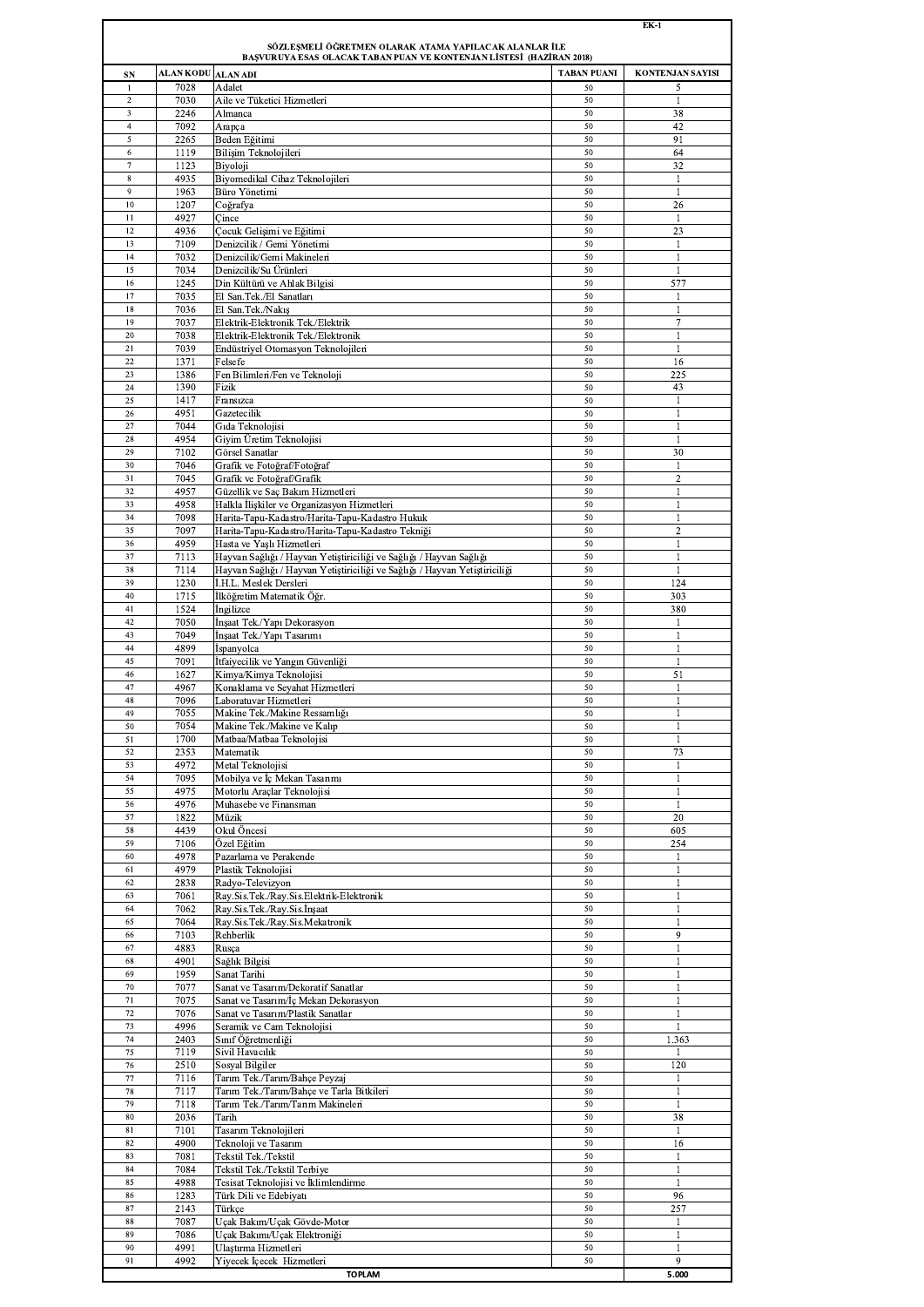#### SOZLEŞMELI OGRETMEN ALIMI SOZLU SINAV DEGERLENDIRME FORMU  $EK-3$

#### ADI-SOYADI: TC NO:

#### <u>I- EGITIM BILIMLERI VE GENEL KULTUR BILGISI</u>

|           | <b>ADI-SOYADI:</b>                          | TC NO: |                |                        |                         |
|-----------|---------------------------------------------|--------|----------------|------------------------|-------------------------|
|           |                                             |        |                |                        |                         |
|           | I- EĞİTİM BİLİMLERİ VE GENEL KÜLTÜR BİLGİSİ |        |                |                        |                         |
| $N\sigma$ | <b>Yeterlik</b>                             |        | Puan<br>Değeri | <b>Verilen</b><br>Puan | <b>Bölüm</b><br>Toplami |
|           | EĞİTİM BİLİMLERİ                            |        | $0 - 10$       |                        |                         |
|           | <b>GENEL KÜLTÜR BİLGİSİ</b>                 |        | $0 - 10$       |                        |                         |

# <u>II- BIR KONUYU KAVRAYIP OZETLEME, IFADE YETENEGI VE MUHAKEME GUÇU</u>

| No.            | Yeterlik                                                                                                                                      | Puan<br>Değeri | <i>Verilen</i><br>Puan | Bölüm<br>Toplami               |
|----------------|-----------------------------------------------------------------------------------------------------------------------------------------------|----------------|------------------------|--------------------------------|
|                | EĞİTİM BİLİMLERİ                                                                                                                              | $0 - 10$       |                        |                                |
| $\overline{2}$ | <b>GENEL KÜLTÜR BİLGİSİ</b>                                                                                                                   | $0 - 10$       |                        |                                |
|                | II- BİR KONUYU KAVRAYIP ÖZETLEME, İFADE YETENEĞİ VE MUHAKEME GÜCÜ                                                                             |                |                        |                                |
| $\mathbf{N}$ o | <b>Yeterlik</b>                                                                                                                               | Puan<br>Değeri | Verilen<br>Puan        | <b>Bölüm</b><br><b>Toplami</b> |
|                | Konu ile ilgili, anlaşılır, tatmin edici özellikte ve konuşma bölümleri arasında tutarlılık<br>ve bütünlük olacak şekilde açıklama yapabilir. | $0 - 4$        |                        |                                |
| 2              | Verilen durumla ilgili karşılaştırma ve değerlendirme yaparak ikna edici söylemde<br>bulunabilir.                                             | $0 - 4$        |                        |                                |
| 3              | Konu hakkında görüşlerini destekleyici kanıtlar sunabilir.                                                                                    | $0 - 4$        |                        |                                |
| 4              | Konu hakkında açıklama yaparken, kendinden emin anlasılır bir tavırla düşüncelerini<br>ifade eder.                                            | $0 - 4$        |                        |                                |
| 5              | Cümleleri düzgün ve açık olup uzun cümle içeren açıklamalarda bile vurgu ve<br>tonlamaya dikkat ederek dil bilgisi kurallarına uyar.          | $0 - 4$        |                        |                                |

# <u>III- ILETIŞIM BECERILERI, OZGUVENI VE IKNA KABILIYETI —</u>

| 3  | Konu hakkında görüşlerini destekleyici kanıtlar sunabilir.                                                                           | $0 - 4$        |                        |                         |
|----|--------------------------------------------------------------------------------------------------------------------------------------|----------------|------------------------|-------------------------|
| 4  | Konu hakkında açıklama yaparken, kendinden emin anlaşılır bir tavırla düşüncelerini<br>ifade eder.                                   | $0 - 4$        |                        |                         |
| 5  | Cümleleri düzgün ve açık olup uzun cümle içeren açıklamalarda bile vurgu ve<br>tonlamaya dikkat ederek dil bilgisi kurallarına uyar. | $0 - 4$        |                        |                         |
|    | III- İLETİŞİM BECERİLERİ, ÖZGÜVENİ VE İKNA KABİLİYETİ                                                                                |                |                        |                         |
| No | <b>Yeterlik</b>                                                                                                                      | Puan<br>Değeri | <b>Verilen</b><br>Puan | <b>Bölüm</b><br>Toplami |
|    | Türkçeyi, dilin kurallarına uygun, doğru, verimli ve etkili bir biçimde kullanır.                                                    | $0 - 4$        |                        |                         |
| 2  | Sesi net, açık, anlaşılır ve kendine güveni tamdır. Sesini ortamdaki herkesin duyacağı<br>sekilde ayarlar.                           | $0 - 4$        |                        |                         |
| 3  | Konuşurken, el ve kol hareketlerine, jest ve mimiklerine, ses tonuna hâkim<br>olabilmektedir.                                        | $0 - 4$        |                        |                         |
| 4  | Konuşmasını tekdüzelikten uzak, vurgu ve duraklara dikkat ederek yapar.                                                              | $0 - 4$        |                        |                         |
| 5  | Konu hakkında yeterli bilgiye sahip olmasa bile karşısındakileri etkileyecek ve ikna                                                 | $0 - 4$        |                        |                         |

#### <u>IV- BILIMSEL VE TEKNOLOJIK GELIŞMELERE AÇIKLIGI —</u>

| 3  | Konusurken, et ve kol hareketlerine, jest ve mimiklerine, ses tonuna häkim<br>olabilmektedir.                                                                 | $0 - 4$        |                        |                                |
|----|---------------------------------------------------------------------------------------------------------------------------------------------------------------|----------------|------------------------|--------------------------------|
| 4  | Konuşmasını tekdüzelikten uzak, vurgu ve duraklara dikkat ederek yapar.                                                                                       | $0 - 4$        |                        |                                |
| 5  | Konu hakkında yeterli bilgiye sahip olmasa bile karşısındakileri etkileyecek ve ikna<br>edecek tarzda konuşmalar yapabilmektedir.                             | $0 - 4$        |                        |                                |
|    | IV- BİLİMSEL VE TEKNOLOJİK GELİŞMELERE AÇIKLIĞI                                                                                                               |                |                        |                                |
| No | <b>Yeterlik</b>                                                                                                                                               | Puan<br>Değeri | <b>Verilen</b><br>Puan | <b>Bölüm</b><br><b>Toplami</b> |
|    | Konu çerçevesinde teknolojik ve bilimsel gelişmeleri yakından takip ettiğini hissettirir,<br>teknolojik gelişmeleri uygun ve ayrıntılı biçimde açıklayabilir. | $0 - 4$        |                        |                                |
| 2  | Bilim ve teknolojinin eğitimle ilişkisi hususunda getirdiği öneriler ve yorumlar<br>konuyla tutarlılık arz eder.                                              | $0 - 4$        |                        |                                |
| 3  | Bilim ve teknolojinin eğitimle ilgili olumlu ve olumsuz yönlerini konuyla<br>ilişkilendirerek ifade eder.                                                     | $0 - 4$        |                        |                                |
| 4  | Dünyadaki bilim ve teknolojinin eğitime getirebileceği yeniliklere ilişkin konu<br>çerçevesinde değerlendirmeler yapabilir, örnekler verir.                   | $0 - 4$        |                        |                                |
| 5  | Millî Eğitim Bakanlığınca uygulanan eğitim teknolojisi ile ilgili proje ve                                                                                    | $0 - 4$        |                        |                                |

## <u>V- TOPLULUK ONUNDE TEMSIL YETENEGI VE EGITIMCILIK NITELIKLERI</u>

|         | Bilim ve teknolojinin eğitimle ilgili olumlu ve olumsuz yonlerini konuyla<br>iliskilendirerek ifade eder.                                       | $0 - 4$        |                 |                                |
|---------|-------------------------------------------------------------------------------------------------------------------------------------------------|----------------|-----------------|--------------------------------|
| 4       | Dünyadaki bilim ve teknolojinin eğitime getirebileceği yeniliklere ilişkin konu<br>çerçevesinde değerlendirmeler yapabilir, örnekler verir.     | $0 - 4$        |                 |                                |
| 5       | Millî Eğitim Bakanlığınca uygulanan eğitim teknolojisi ile ilgili proje ve<br>çalışmalardan (FATİH, EBA vb. projelerden) yeterince haberdardır. | $0 - 4$        |                 |                                |
|         | V-TOPLULUK ÖNÜNDE TEMSİL YETENEĞİ VE EĞİTİMCİLİK NİTELİKLERİ                                                                                    |                |                 |                                |
| $N_{0}$ | Yeterlik                                                                                                                                        | Puan<br>Değeri | Verilen<br>Puan | <b>Bölüm</b><br><b>Toplami</b> |
|         | Temsil edeceği kurum/mesleğe uygun davranışlar sergiler. Tavır ve davranışlarında<br>dengeli ve uyumludur.                                      | $0 - 4$        |                 |                                |
|         |                                                                                                                                                 |                |                 |                                |
| 2       | Düşüncelerini, yadırganacağı veya reddedileceği hissine kapılmadan,<br>heyecanlanmadan rahatça ifade edebilmektedir.                            | $0 - 4$        |                 |                                |
| 3       | Baskıcı ve ısrarcı davranmadan; iddialı, kendinden emin ve içtenlikle<br>konusabilmektedir.                                                     | $0 - 4$        |                 |                                |
| 4       | Konuyu kendine özgü fikirlerle açıklayabilmekte, yorum yapabilmektedir.                                                                         | $0 - 4$        |                 |                                |
| 5       | Zamanı etkili ve verimli biçimde kullanır.                                                                                                      | $0 - 4$        |                 |                                |

{ ¡D¡ ¢ ¢£